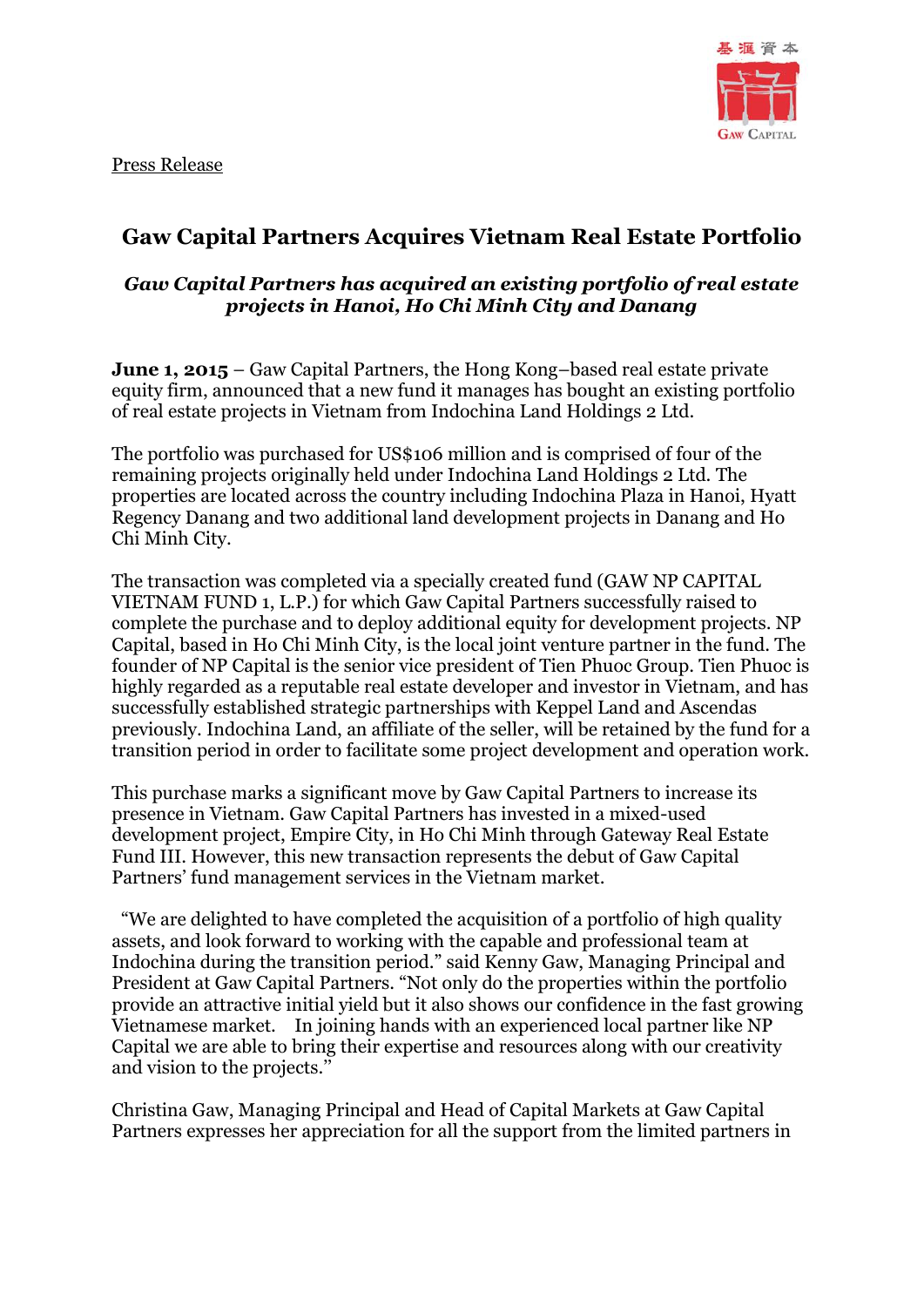

this new fund in order to complete the transaction and their confidence in the firm's ability to manage the fund.

Felix Lai, Investment Director of Gaw Capital Partners, said, "This is a groundbreaking transaction that involves multiple asset classes in different cities and an innovative capital structure – the first time for the Vietnam market. We are grateful to have the close cooperation and support of our investors, our local partner and the seller to complete it successfully."

Vo Sy Nhan, Founder and CEO of NP Capital, said, "We are happy to partner with Gaw Capital Partners and together form Gaw NP Capital. We are confident that it will set a new benchmark of developing and managing property projects successfully in Vietnam and showcase our strong synergy between global expertise with extensive local knowledge and market know-how. Ultimately, this partnership will tap into tremendous real estate opportunities through the vast network of NP Capital in Vietnam and leverage on Gaw Capital's experience and reputation in the private equity market. "

The Vietnam market has been recovering rapidly and riding on the wave of increased foreign direct investment and industrialization, Vietnam has become the largest exporter to the U.S. among ASEAN countries. With its strategic location, young population and lower costs than China, Vietnam has attracted many factories originally based in China to relocate.

As the world's 13th largest country by population, Vietnam has been identified by UBS in 2015 as "potentially one of the most exciting markets in Asia", due to its potential to become the largest beneficiary of the Trans-Pacific Partnership (TPP) and the Regional Comprehensive Economic Partnership (RCEP). Goldman Sachs has also identified Vietnam as one of the "N-11economies", the next 11 economies to grow the fastest after the BRICs. Vietnam's economy is set to be of a size comparable to that of Singapore, Ireland and Norway in 2050. Recently, Bloomberg also stated that Ho Chi Minh City is ranked 4th among the fastest growing Cities in Asia during 2015-2019 according to Oxford Economics Report.

#### **###**

### **About Gaw Capital Partners**

Gaw Capital Partners is a uniquely positioned private equity fund management company that focuses in real estate markets in greater China and other high barrierto-entry markets globally.

Specializing in adding strategic value to under-utilized real estate through redesign and repositioning, the firm's investments span the entire spectrum of real estate sectors, including residential development, commercial offices, retail malls, serviced apartments, and hotels.

Gaw Capital Partners runs an integrated business model with its own in-house asset